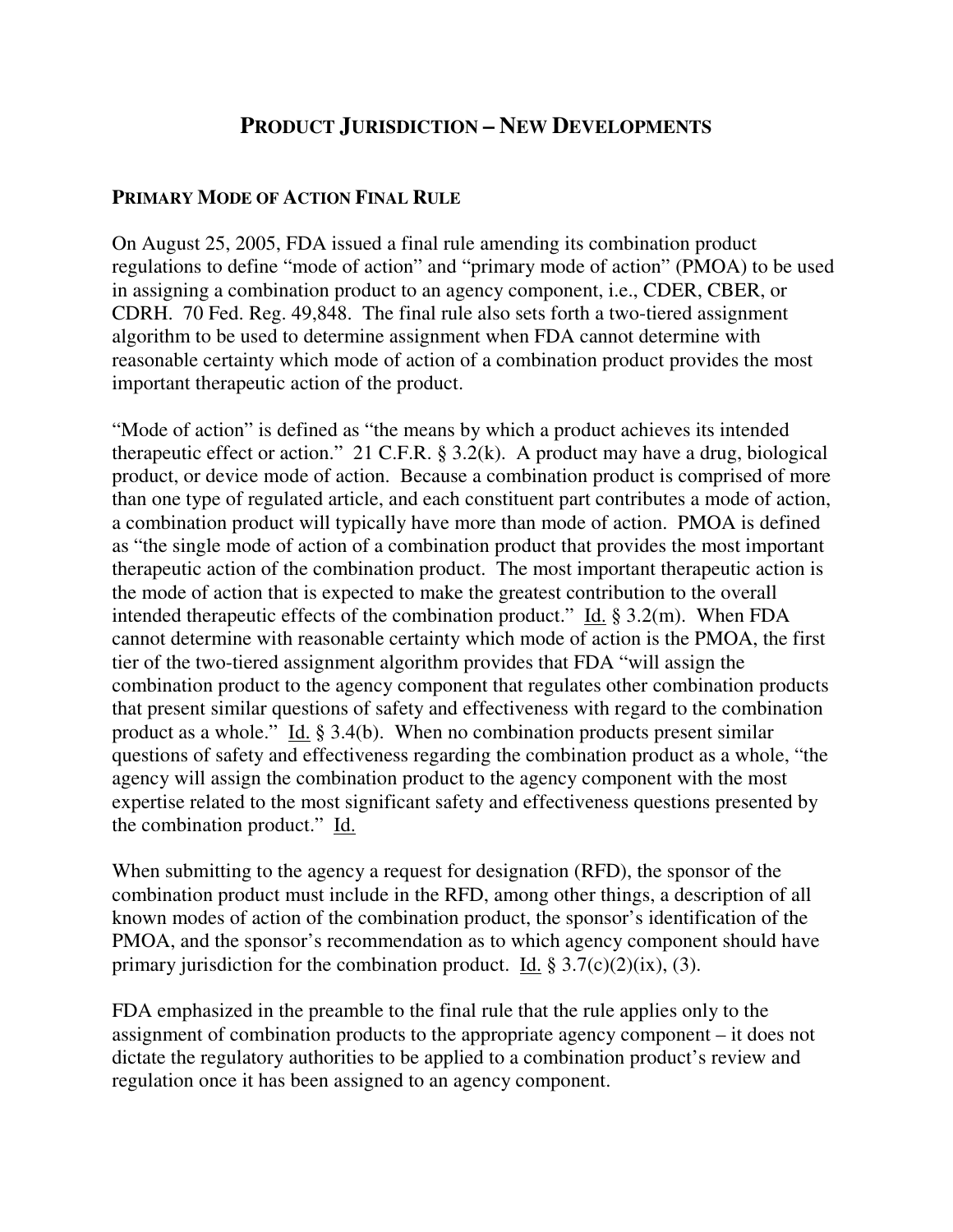FDA stated that the rule will codify criteria FDA has generally used since 1990. In response to questions about the role of the Intercenter Agreements, which were developed in 1991, FDA confirmed that the Intercenter Agreements "continue to provide helpful guidance related to product jurisdiction, including the assignment of some types of combination products." However, FDA noted that the Intercenter Agreements do not address many types of combination products developed since 1991. Moreover, because the Intercenter Agreements may describe broad categories of products and because the PMOA for combination products within a broad category may vary based on specific characteristics and use, the Intercenter Agreements may not be appropriate for every combination product within a broad category.

The final rule will apply to RFD submissions received by FDA on or after the effective date of the rule, which is November 23, 2005.

link to pdf of Federal Register Notice: http://www.fda.gov/OHRMS/DOCKETS/98fr/05-16527.pdf

## **GUIDANCE**

In August and September 2005, the following documents were posted on the Office of Combination Products (OCP) website: a guidance document for industry and FDA staff regarding "How to Write a Request for Designation" and a jurisdictional update regarding the Intercenter Agreements. The RFD guidance document provides details for the submission of an RFD in a question and answer format.

The Intercenter Agreement jurisdictional update discusses the role of the Intercenter Agreements and the other resources available to provide transparency on the process for jurisdictional determinations. FDA stated that it does not intend to update the Intercenter Agreements because any revisions would be time-consuming and likely outdated nearly as fast as they could be published. Instead, FDA believes that transparency of the process would be better served by "clearly articulating the principles upon which jurisdictional determinations are based, and by providing specific examples of jurisdictional determinations that help illustrate these principles." To this end, FDA recently made available on the OCP website a list of approximately 140 "capsular descriptions of selected RFD decisions." http://www.fda.gov/oc/combination/determinations.html FDA has also made available on the OCP website jurisdictional updates for a variety of product classes. These updates are more detailed statements of the classification and assignment of product classes and reflect past FDA decisions. FDA selects product classes to be the subject of jurisdictional updates based on FDA's "perceptions of the current level of interest in the jurisdictional issue, the extent to which the class of products can be clearly described, the extent to which the existence and description of the class of products has been made public, and related factors."